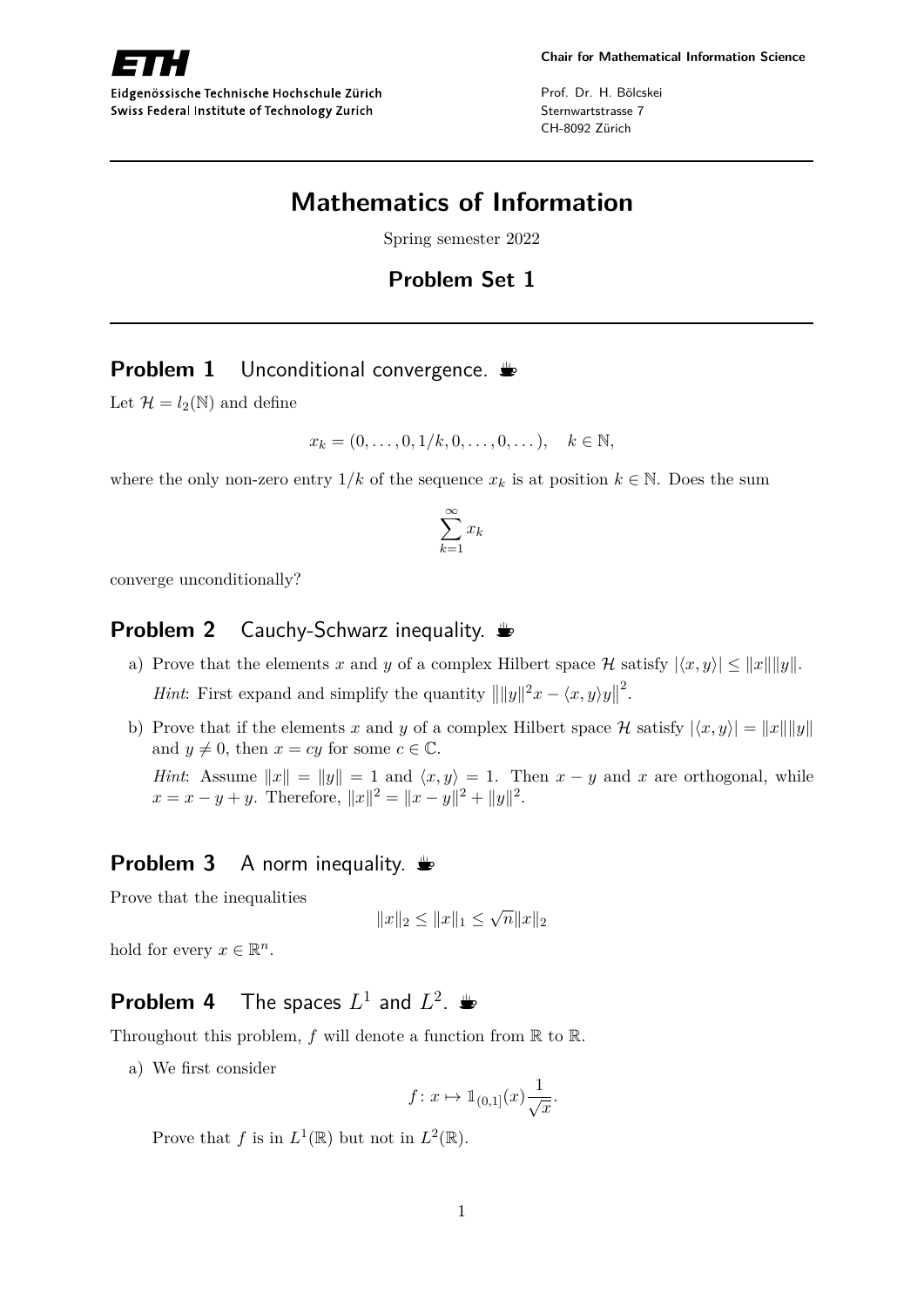b) Now suppose  $f \in L^1(\mathbb{R})$  is an arbitrary bounded function, that is, there exists a real number  $A < \infty$  such that  $|f(x)| \leq A$ , for all  $x \in \mathbb{R}$ . Prove that then  $f \in L^2(\mathbb{R})$  and

$$
||f||_{L^2(\mathbb{R})} \leq \sqrt{A||f||_{L^1(\mathbb{R})}}.
$$

c) Now suppose that  $f \in L^2(\mathbb{R})$ , and further assume that there exists finite real numbers *a*  $\lt$  *b* such that *f* vanishes outside of the interval [*a, b*]. Prove that *f* ∈ *L*<sup>1</sup>(ℝ).

#### **Problem 5** Projection on closed subspaces.  $\mathbf{L}$

Let H be a Hilbert space,  $x \in \mathcal{H}$ , and S a closed subspace of H. We know that there exists a  $y \in \mathcal{S}$  such that

$$
||x - y|| = \min_{z \in S} ||x - z||.
$$
 (1)

a) Use the parallelogram law

$$
||a+b||^2 + ||a-b||^2 = 2(||a||^2 + ||b||^2), \ \forall a, b \in \mathcal{H}.
$$

to show that  $y$  is the unique element in  $S$  fulfilling (1).

b) Show that *y* is the unique element in S such that  $(x - y) \in S^{\perp}$ .

#### **Problem 6** A surjective linear isometry is unitary.  $\mathbf{L}$

Let H be a real Hilbert space and  $\mathbb{T}: \mathcal{H} \to \mathcal{H}$  a surjective linear isometry. By applying the polarization formula

$$
\langle x, y \rangle = \frac{1}{4} \left( \|x + y\|^2 - \|x - y\|^2 \right), \quad \forall x, y \in \mathcal{H},
$$

show that  $\langle Tx, Ty \rangle = \langle x, y \rangle$  for all  $x, y \in \mathcal{H}$ . Deduce that T is unitary. Where did you use the fact that  $T$  is surjective?

### **Problem 7** Continuty and FT (Exam 2019, Problem 1). Sup

- a) Show that the function  $f_1(x) = \frac{1}{1+|x|}$ ,  $x \in \mathbb{R}$ , is an element of  $L^2(\mathbb{R})$  and compute  $||f_1||_{L^2(\mathbb{R})}$ . Show that  $f_1$  is not an element of  $L^1(\mathbb{R})$ .
- b) Present an explicit example of a function  $f_2 \in L^1(\mathbb{R})$  that is not an element of  $L^2(\mathbb{R})$ . *Hint: Such a function f*<sup>2</sup> *will necessarily be unbounded.* In the remainder of the problem you may use, without proof, the following fact: If  $q \in$

 $L^1(\mathbb{R}) \cap L^2(\mathbb{R})$ , then its Fourier transform  $\hat{g} : \mathbb{R} \to \mathbb{C}$  is a continuous function.

c) Let *f* be an element of  $L^1(\mathbb{R}) \cap L^2(\mathbb{R})$ , and additionally assume that the function  $H_f$ :  $\mathbb{R} \to \mathbb{C}$  given by

$$
H_f(\omega) = \omega \,\hat{f}(\omega), \quad \omega \in \mathbb{R},
$$

is an element of  $L^2(\mathbb{R})$ . Define the function  $G_f : \mathbb{R} \to \mathbb{C}$  by

$$
G_f(\omega) = (1 + |\omega|) |\hat{f}(\omega)|, \quad \omega \in \mathbb{R}.
$$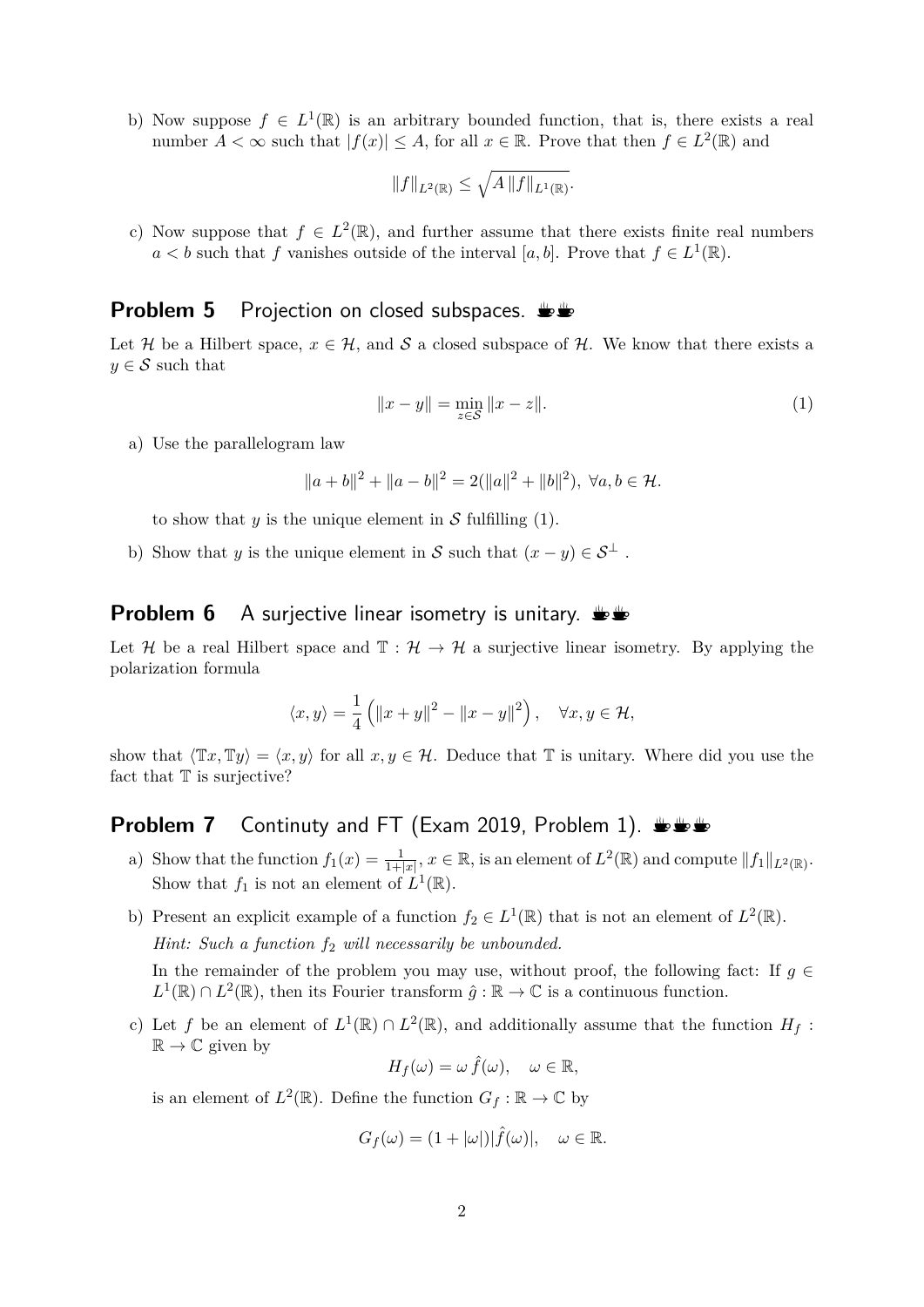- i) Show that  $G_f$  is an element of  $L^2(\mathbb{R})$ .
- ii) Show that  $\hat{f}$  is an element of  $L^1(\mathbb{R})$  by proving the following bound:

$$
\|\hat{f}\|_{L^1(\mathbb{R})} \leq \sqrt{2} \|G_f\|_{L^2(\mathbb{R})}.
$$

*Hint: Apply the Cauchy-Schwarz inequality in the Hilbert space*  $L^2(\mathbb{R})$  *to the functions*  $\omega \mapsto \frac{1}{1+|\omega|}$  and  $G_f$ .

iii) Show that *f* is a continuous function.

#### **Problem 8** Parallelogram law.  $\psi$

This exercise considers the so-called parallelogram law. Recall that a norm  $\|\cdot\|$  on a linear space  $E$  over  $\mathbb R$  is said to satisfy the parallelogram law if

$$
||x + y||2 + ||x - y||2 = 2(||x||2 + ||y||2), \forall x, y \in E.
$$

As we will see in this exercise, this is a powerful tool to check whether a norm on a linear space *E* is induced by an inner product.

a) Let *H* be a Hilbert space together with its inner product  $\langle \cdot, \cdot \rangle_H$  and the induced norm

$$
||x||_H = \sqrt{\langle x, x \rangle_H}, \ \forall x \in H.
$$

- i) Prove that the norm  $\|\cdot\|_H$  satisfies the parallelogram law.
- ii) Prove the parallelogram law for *n* elements  $x_1, \ldots, x_n \in H$  for the norm  $\|\cdot\|_H$ , that is,

$$
\sum_{(\varepsilon_1,\dots,\varepsilon_n)\,\in\,\{-1,+1\}^n} \Big\|\sum_{i=1}^n \varepsilon_i x_i\Big\|_H^2 = 2^n \sum_{i=1}^n \|x_i\|_H^2.
$$

*Hint: first develop the left-hand-side using the expression*

$$
\Big\|\sum_{i=1}^n \varepsilon_i x_i\Big\|_H^2 = \Big\langle \sum_{i=1}^n \varepsilon_i x_i, \sum_{j=1}^n \varepsilon_j x_j \Big\rangle_H
$$

*and prove that, for*  $i \neq j$ *, it holds that* 

$$
\sum_{(\varepsilon_1,\ldots,\varepsilon_n)\,\in\,\{-1,+1\}^n}\varepsilon_i\varepsilon_j=0.
$$

b) We are now interested in the converse. More precisely, we wish to prove that, if a normed linear space  $(E, \|\cdot\|_E)$  over  $\mathbb R$  satisfies the parallelogram law, then E can be equipped with an inner product  $\langle \cdot, \cdot \rangle_E$  which satisfies

$$
\langle x, x \rangle_E = ||x||_E^2, \ \forall x \in E.
$$

Concretely, we consider the candidate  $\langle \cdot, \cdot \rangle$  defined as

$$
\langle x, y \rangle := \frac{1}{4}(\|x + y\|_E^2 - \|x - y\|_E^2), \ \forall x, y \in E.
$$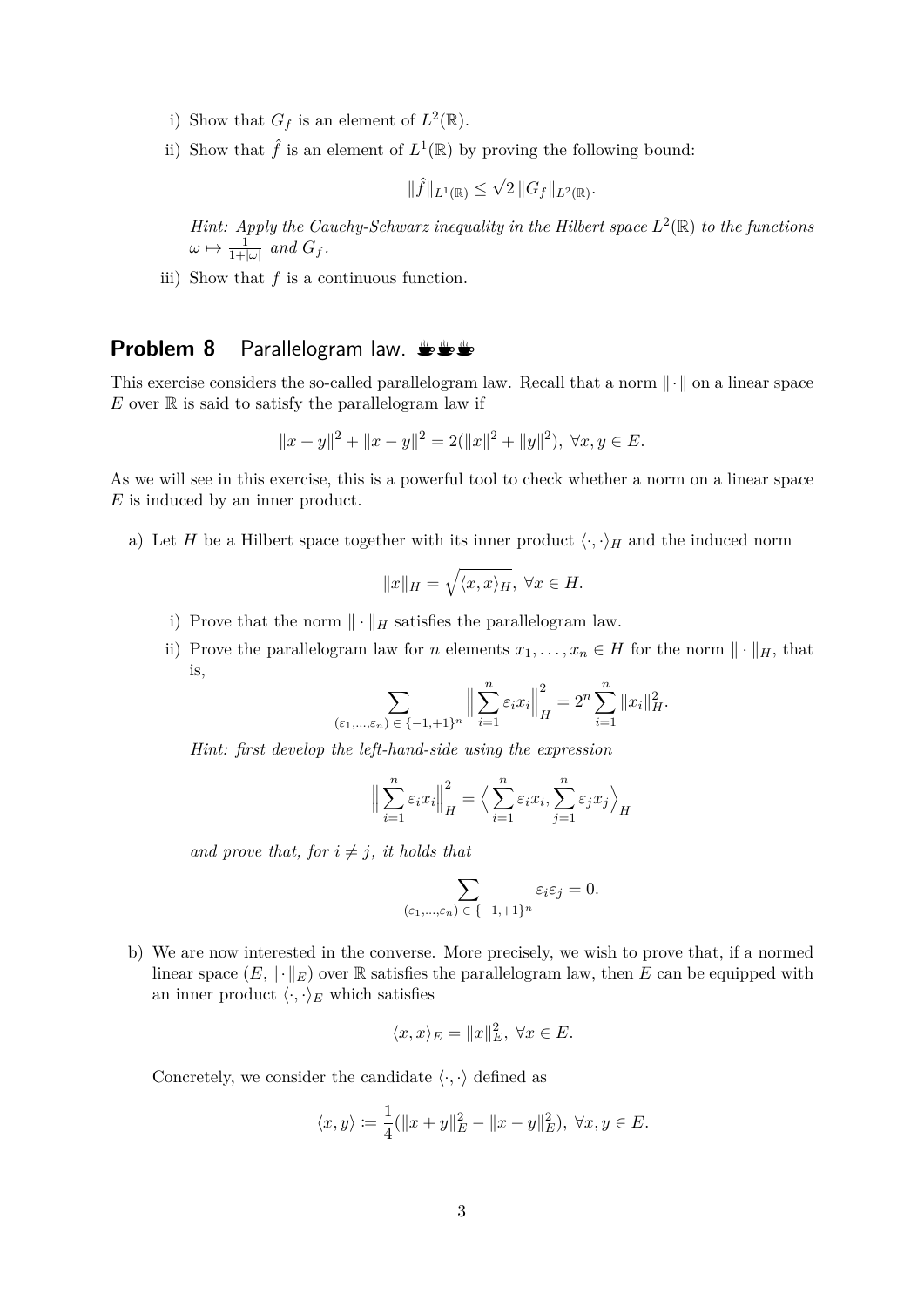- i) Prove that  $\langle \cdot, \cdot \rangle$  satisfies the following conditions
	- $\langle x, x \rangle = ||x||_E^2, \ \forall x \in E;$
	- $\langle x, x \rangle = 0$  implies  $x = 0$ ;
	- $\langle x, y \rangle = \langle y, x \rangle, \ \forall x, y \in E.$
- ii) Prove that  $\langle \cdot, \cdot \rangle$  is additive, that is,

$$
\langle x_1 + x_2, y \rangle = \langle x_1, y \rangle + \langle x_2, y \rangle, \ \forall x_1, x_2, y \in E.
$$

*Hint: first prove, using the parallelogram law, that*

$$
||x_1 + x_2 + 2y||_E^2 = 2||x_1 + y||_E^2 + 2||x_2 + y||_E^2 - ||x_1 - x_2||_E^2
$$
  
= 2||x\_1 + x\_2 + y||\_E^2 + 2||y||\_E^2 - ||x\_1 + x\_2||\_E^2,

*and*

$$
||x_1 + x_2 - 2y||_E^2 = 2||x_1 - y||_E^2 + 2||x_2 - y||_E^2 - ||x_1 - x_2||_E^2
$$
  
= 2||x\_1 + x\_2 - y||\_E^2 + 2||y||\_E^2 - ||x\_1 + x\_2||\_E^2.

iii) Prove that

$$
\langle \lambda x, y \rangle = \lambda \langle x, y \rangle, \ \forall x, y \in E, \ \forall \lambda \in \mathbb{R}
$$

*Hint:* first prove the relation for  $\lambda$  *in* N, then *in*  $\mathbb{Z}$ *, then in*  $\mathbb{Q}$  *and then argue by density to prove the desired result.*

c) Use the last subproblem to show that the Banach space  $\ell^2(\mathbb{Z})$  is actually a Hilbert space. What about the space  $\ell^1(\mathbb{Z})$ ?

*Recall:*  $\ell^p(\mathbb{Z})$ *,*  $p \in [1, \infty)$ *, is the space* 

$$
\ell^{p}(\mathbb{Z}) \triangleq \left\{ \{u_{k}\}_{k\in\mathbb{Z}} \colon \sum_{k=-\infty}^{+\infty} |u_{k}|^{p} < \infty \right\}
$$

*equipped with the norm*

$$
||u||_{\ell^p(\mathbb{Z})} \triangleq \left(\sum_{k=-\infty}^{+\infty} |u_k|^p\right)^{1/p}.
$$

# **Problem 9** Short-time Fourier Transform (Exam 2018, Problem 1). ###

Let  $f, g \in L^2(\mathbb{R})$ . We define the short-time Fourier transform  $V_g f : \mathbb{R}^2 \to \mathbb{C}$  of f with respect to window *g* by

$$
(V_g f)(x,\omega) = \int_{\mathbb{R}} f(t) \overline{g(t-x)} e^{-2\pi i \omega t} dt.
$$

Consider the following two transformations:

• The *asymmetric coordinate transform*  $\mathcal{T}_a$  is defined for a function  $F : \mathbb{R}^2 \to \mathbb{C}$  by

$$
\mathcal{T}_a F(x, y) = F(y, y - x).
$$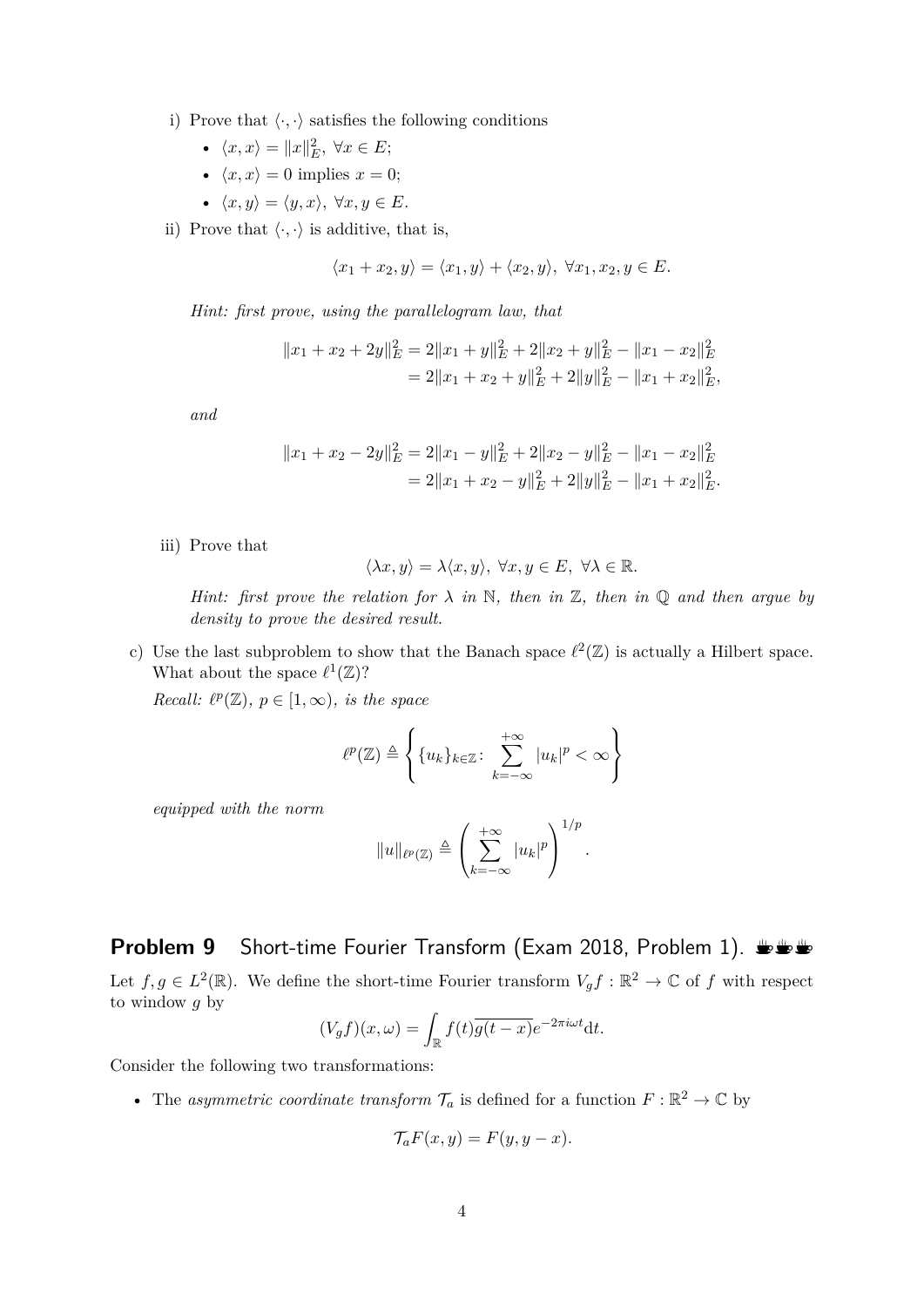• The *partial Fourier transform*  $\mathcal{F}_2: L^2(\mathbb{R}^2) \to L^2(\mathbb{R}^2)$  is the unique bounded linear operator on  $L^2(\mathbb{R}^2)$  with the following property: Whenever  $F \in L^2(\mathbb{R}^2)$  is such that  $F(x, \cdot) \in L^1(\mathbb{R})$  for all  $x \in \mathbb{R}$ , meaning that

$$
\int_{\mathbb{R}} |F(x, y)| dy < \infty \quad \text{for all } x \in \mathbb{R},
$$

 $\mathcal{F}_2F$  is given by the formula

$$
(\mathcal{F}_2 F)(x,\omega) = \int_{\mathbb{R}} F(x,t)e^{-2\pi i \omega t} dt, \text{ for all } (x,\omega) \in \mathbb{R}^2.
$$
 (2)

You may use, without proof, the fact that  $\mathcal{F}_2$  is a unitary operator.

a) Show that  $\mathcal{T}_a$  is a unitary operator on  $L^2(\mathbb{R}^2)$ .

*Hint: First show that*  $\mathcal{T}_a$  *maps*  $L^2(\mathbb{R}^2)$  *functions to*  $L^2(\mathbb{R}^2)$  *functions, and then compute the adjoint*  $\mathcal{T}_a^*$  *explicitly.* 

b) Show carefully that

$$
V_g f = \mathcal{F}_2 \mathcal{T}_a(f \otimes \overline{g}) \quad \text{for all } f, g \in L^2(\mathbb{R}), \tag{3}
$$

where for two functions  $h_1, h_2 : \mathbb{R} \to \mathbb{C}$  we write  $h_1 \otimes h_2$  to denote the function  $(h_1 \otimes h_2)$  $h_2(x, y) = h_1(x)h_2(y).$ 

*Please note that if you want to use* (2) *to compute*  $\mathcal{F}_2F$  *for a function*  $F \in L^2(\mathbb{R}^2)$ *, you first have to verify that F satisfies the additional assumption that*  $F(x, \cdot) \in L^1(\mathbb{R})$  *for all*  $x \in \mathbb{R}$ .

c) Using (3) deduce that  $V_g f \in L^2(\mathbb{R}^2)$  for all  $f, g \in L^2(\mathbb{R})$ , and that

$$
\langle V_{g_1}f_1, V_{g_2}f_2 \rangle = \langle f_1, f_2 \rangle \overline{\langle g_1, g_2 \rangle}, \quad \text{for all } f_1, f_2, g_1, g_2 \in L^2(\mathbb{R}).
$$

## **Problem 10** The Fourier transform on  $L^2(\mathbb{R})$ .  $\triangle^2$

*This problem is more involved. You can find a complete and detailed analysis in the 'Fourier transform' notes on the webpage.*

The Fourier transform on R is an operator mapping a function  $f : \mathbb{R} \to \mathbb{C}$  to another function  $\hat{f} : \mathbb{R} \to \mathbb{C}$  defined by the integral

$$
\hat{f}(\omega) = \int_{-\infty}^{+\infty} f(t)e^{-2\pi i \omega t} dt, \quad \forall \omega \in \mathbb{R}.
$$

- a) Is the Fourier transform of  $f : \mathbb{R} \to \mathbb{C}$  always well defined for
	- i)  $f \in L^1(\mathbb{R})$ ?
	- ii)  $f \in L^2(\mathbb{R})$ ?
- b) Let  $\varphi(t) = e^{-\pi t^2}$  be the normalized Gaussian. What is the Fourier transform of  $\varphi$ ?
- c) For  $x, \xi \in \mathbb{R}$  we define the following linear operators on  $L^2(\mathbb{R})$ :

$$
(T_x f)(t) = f(t - x) \quad \forall t \in \mathbb{R},
$$
  

$$
(M_{\xi} f)(t) = e^{2\pi i \xi t} f(t) \quad \forall t \in \mathbb{R},
$$